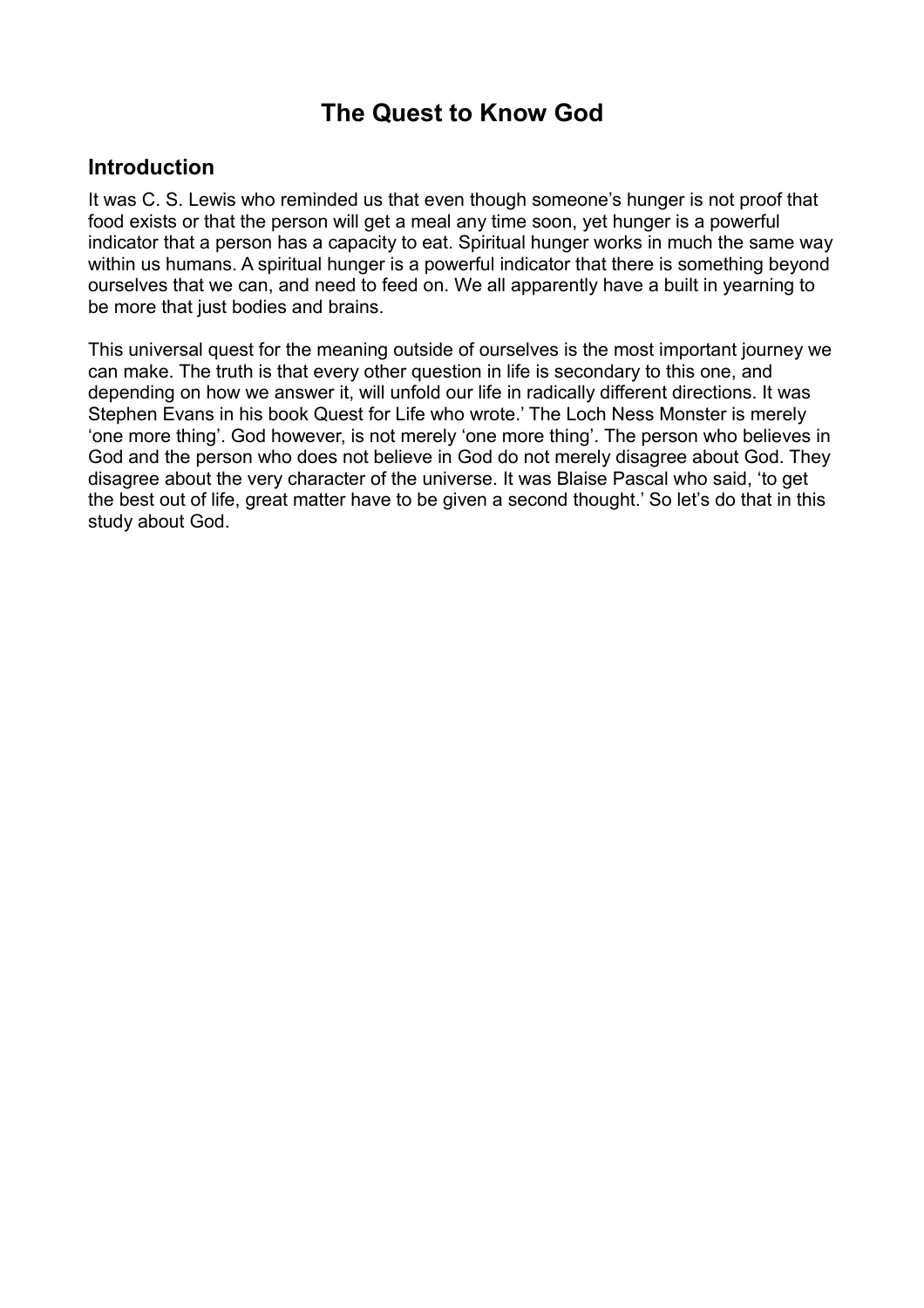## **Session 1 Is anybody out there?**

For centuries great minds have argued various positions hoping to settle the issue of whether or not God exists. Today the topic is quite intense. Listen to Norman Mailer writing in 1997. 'If God is all-good, then he is not all-powerful. If God is all-powerful, then he is not all good. I am a disbeliever in the omnipotence of God because of the Holocaust. But for 35 years or so I have been believing that he is doing the best he can.' Mailer is an angry atheist.

The God of his childhood didn't fit into his adult world, and so he has redefined God, or rather abandoned him. There are many like him today. The purpose of this session is to try to help us have some thoughtful contemplation to answer Mailer's observation, and for those who are like Mailer today.

- 1. Think back to your childhood. What did you believe about God during those years? Describe some ways your views have changed since then?
- 2. What are some factors that have influenced your current beliefs about God?
- 3. The following are the positions, which people today say about the existence of God
	- Atheist says, there is no gods or god
	- Agnostic says, it is not possible to know if there is a god or not
	- Deist says, God created the universe but he left it alone ever since
	- Theist says, God exists and is involved with creation, and continues to have an active participation with it.
	- Polytheist says, many gods exist.
	- Pantheist says, that God exists in and through everything in the universe.

Which of the above positions represents the most common belief amongst the people you work with?

- 4. How do you think people decide what they're going to believe about God?
- 5. Which of the above views can you begin to understand, and why?
- 6. Frequently we place our trust [that's all that faith means] in people or things, even though we cannot know for sure they are trustworthy, such as when we board an aeroplane. What other specific examples can you give of ' everyday faith'?
- 7. During those times when absolute proof is impossible [there is no guarantee a plane with arrive safely], what factors help you determine if you'll place your trust in something?
- 8. Since it is possible to doubt anything, and therefore impossible to prove absolutely the existence of God for anything else], what factors would help you get to a reasonable certainty concerning God's existence?
- 9.
- a. Describe if you can your reaction to people who are outspoken about their beliefs, especially if it clashes with your belief?
- b. What conditions cause you to dislike, or conversely enjoy talking with them?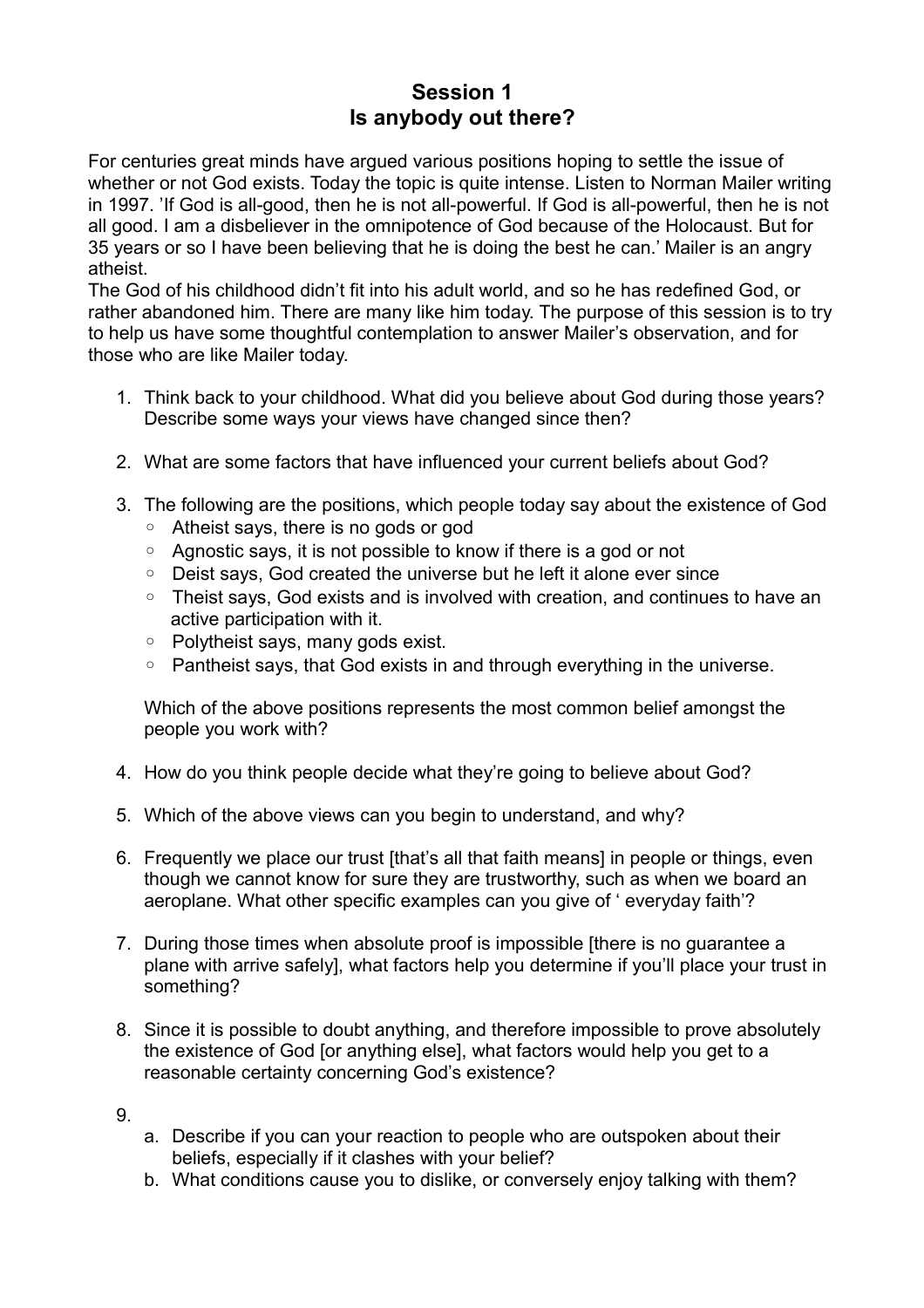#### **Session 2 How can anyone be sure that God exists?**

Our senses are very important to us, they give us valuable information about the real world. Many things aren't available to our world of five senses, but are still dependent on theses realities. Microwaves, television and radio waves. Even something as basic as love is impossible to touch, taste, see, smell, hear, but who denies love exists or that it is necessary for human survival?

God too eludes our senses, and for some, God's failure to connect with our senses for them settles the issue he does not exist. Unlike mathematical proofs, nothing in the realm of experience can be proven with absolute certainty, even an atheist will grant that. In the legal world we talk of 'reasonable doubt and reasonable certainty'. As long as we are humans that level of certainty will have to do, and when it comes to being sure of God, it's also what we must strive for. We cannot prove God's existence beyond reasonable doubt, but we can look at the ponderance of evidence, and end up with a reasonable certainty about God.

- 1. What is one thing you don't believe today that you used to believe when you were younger? What changed your mind?
- 2. Share some of the reasons you have now for your belief, or disbelief, in the existence of God?
- 3. Proving something using the scientific method requires that the occurrence be repeatable [someone has to check your finding, and duplicate them in laboratory conditions]. Therefore it is not possible, using the scientific method, to prove or disprove the existence of God. How does this reality impact your ability to believe or not believe in God?

Some arguments against the existence of God are:

Self-creation- The universe came into being spontaneously, with no known causal agent. Quantum motion and a combination of space, time and chance eventually produces the structures we observe today in the universe. Everything can be explained in terms of a known process.

Spontaneous generation- Life came through a series of natural forces working together without the assistance of a supreme being. Changes, which have occurred in living beings over, time give strong evidence that life evolved rather that was created.

The presence of evil-the existence of evil in the world implies that a loving and alpowerful God cannot exist.

- 4. What other arguments other that those above might people give against the existence of God?
- 5. To what extent do these arguments and other factors influence your thinking about God? Explain.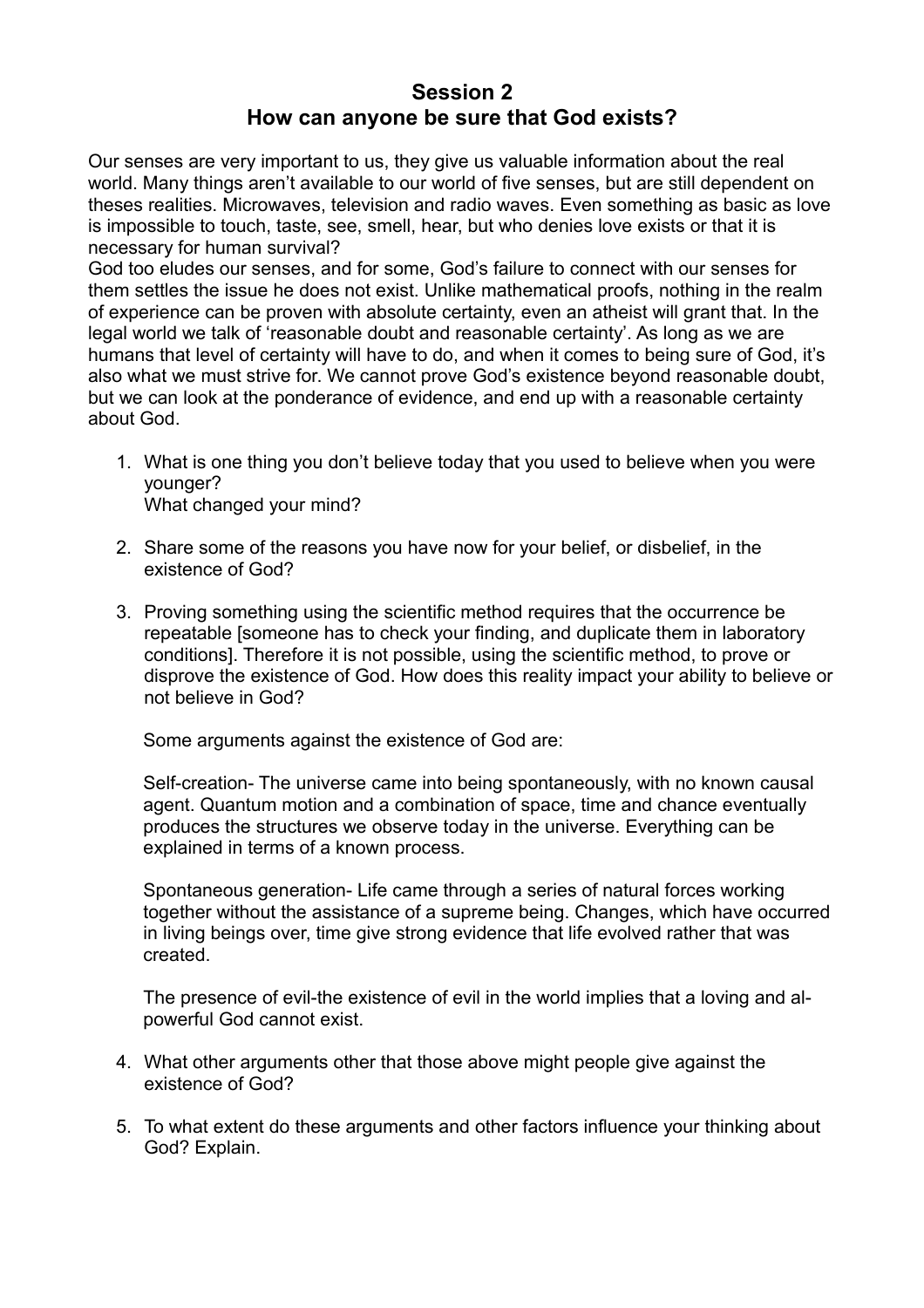Some arguments for the existence of God:

Cosmological- The fact that there is something needs an explanation. There must be cause behind a corresponding effect, the universe is an effect, and so something must have caused it. By definition God is not an effect, rather he is eternal. Matter does not display this quality but rather is dependent, changeable, and according to the current scientific theories had a beginning [big bang] Romans Ch 1 v20

Theological- The complex nature of the universe implies that there must be a designer behind the structure, if you have a watch there must be a watchmaker. If here is order there must be a designer. Psalm, 19 v1-4

Moral- All people seem to have a conscience that sends a signal of right and wrong. A generalisation can be made that transcends all cultures. A moral creator who put this standard in all humans best explains the universality of this trait. Romans Ch 1 v19 Ch 2 v 14-15

Experiential- Lots of rational, reasonable people believe in God. They claim that he answers prayer, guides them, has given them hope, and radically altered their behaviour towards their fellow human beings 2 Corinthians 5 v17

- 6. From the list above, or others you can come up with, select the argument that for you is the strongest to support the existence of God. Which is the weakest argument? Give reasons for your selection.
- 7. Do you think most people consider theses arguments when drawing a conclusion about the existence of God? Should they? Why or why not?
- 8. There probably isn't a person who hasn't had doubts about the existence of God. When have you experienced theses doubts, and how do you deal with them?

WE also need to know about God's character as well as His existence. After all if God does exist but is some kind of monster, who would want to relate to Him?

9. What are your fears about what God might be like? How do you think those affect your confidence in His existence or in His reliability?

A group of students on a bus trip decided to have a debate about the existence of God. They spilt into two groups, and used the bus to divide them up. Whoever believed in God sat on the right, those who didn't sat on the left. There was an even split between the 20 students. For the rest of the trip each student took it in turn to debate the for and against existence of God.

10.Which side of the bus would you have sat on in your Secondary School days? What about now? When would you have changed? How readily would you have joined in the debate? What guidelines would you have suggested to keep the spiritual discussion on track and beneficial?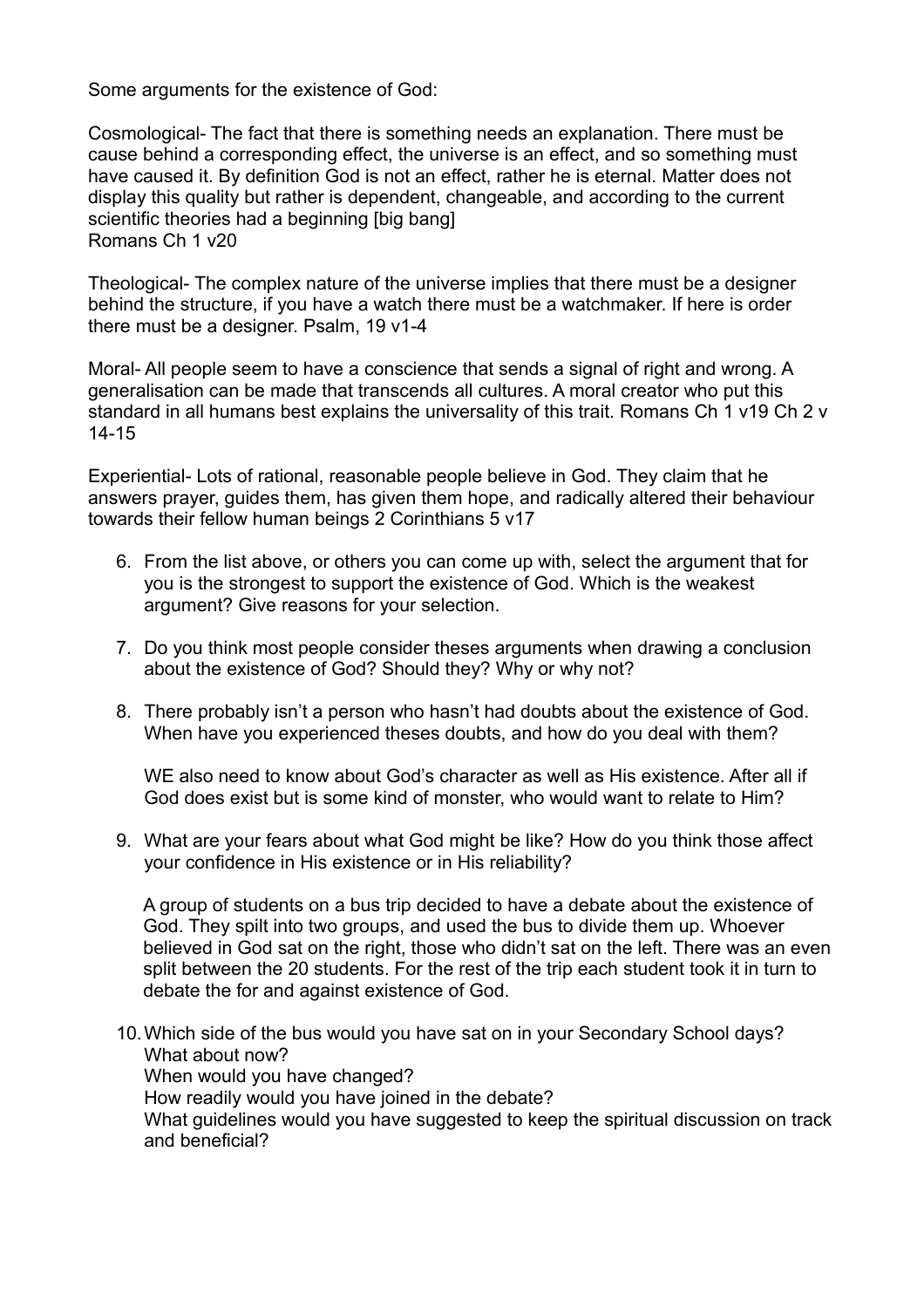# **Session 3 What is God really like?**

Imagine you were being invited to a meal with your Boss. If that person had a reputation for being insensitive, loud-mouthed, you would probably not be looking forward to the meal. However if they were thoughtful, and took a personal interest in others you might be looking forward to such an event.

The same is true of our view of God. We all have our concept of God, which is often shaped by a wide variety of factors, which either encourages an encounter with Him, or discourages us from going any further in a relationship.

Our images of God most likely fall into one of these three broad categories.

God is a kind-hearted grandfather. A simple old guy, who smiles and laughs and delights to give good gifts to his, loved ones. Others see God as a stern policeman. Strict, killjoy, who has a long list of rules to enforce. Others see him as cosmic mechanic, a repairman whose task is to come affix life's problems.

Christianity encourages us to have a relationship with God, and to have that relationship, we must know who He is, and what He is really like.

- 1. Imagine you are taking a survey asking people what they think God is like. What from your experience of other people, are the most common characteristics they would mention?
- 2. Which of the three images of God, mentioned above [grandfather, policemen, mechanic] most closely resembles your understanding of God? What circumstances of your past contributed to that image of Him?

The Bible describes God in a variety of pictures, symbols and words. Below is a list, which explains in simple terms the attributes of God and their meaning Omnipresent- always near Omnipotent- can do anything. Omniscient- knows everything. Sovereign- ultimate ruler Eternal-always has been Immutable- doesn't change Infinite- unlimited Holy- pure Wise- skilfully uses His knowledge Good- has no evil Just- is fair Love- sacrifice is His nature

- 3. Which of the attributes listed above grabs your attention more than the others? Explain why those characteristics stand out for you
- 4. As you examine the list, are there any attributes that surprise or confuse you? Which one and why?
- 5. Given the list does God seem appealing to you? Why or why not? To what degree would you like to get to know God better?
- 6. You've probably heard someone say 'My God is not like that at all He's…………………. They could say 'more loving', 'more judgemental,' 'more tolerant'. Fill in the blank with words you have heard yourself. What's your reaction to the thinking behind such statements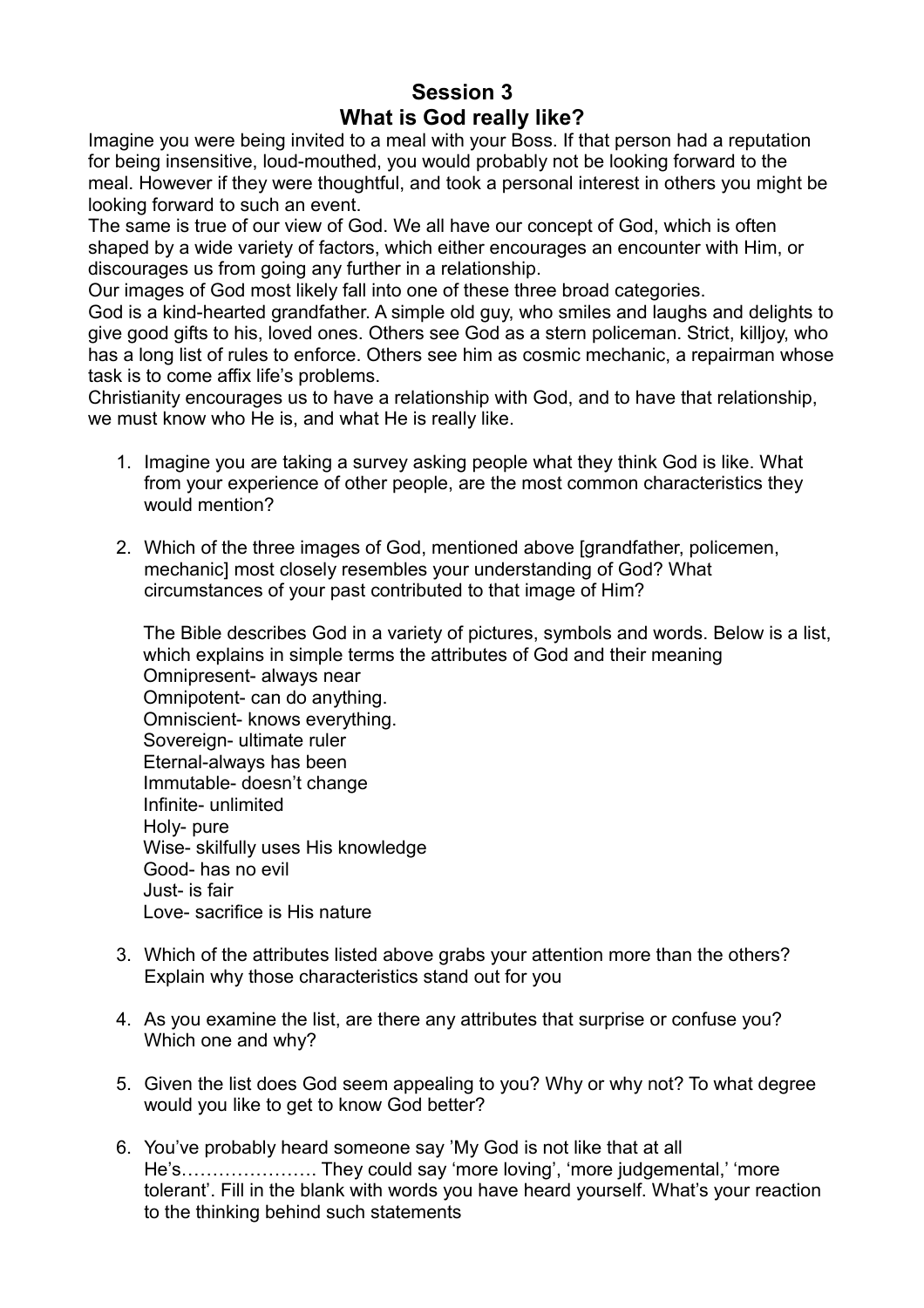- 7. Comment on the following statement ' Our opinions of God are like feathers caught in the gust of wind, which can neither alter nor direct the force of the wind. Our task is to discover God's true nature, to see what He's shown about Himself, regardless of our preferences.' Do you agree with this statement? Why or why not?
- 8. Go back and look at the attributes of God. Take few minutes to silently think about them. Now using the categories below, explain what your life could be like if you really allowed God to demonstrate those attribute towards you in your. Home **Finances** Life passion **Friendships** Recreation
- 9. The Bible says (James 2 v19) that event the Devil believes in God. What do you suppose is missing from the Devil's theology? What is the difference between the Devil's beliefs regarding God and your beliefs?
- 10.Expand on what you think is meant by the following statement 'It's one thing to believe that God described in he Bible exists, and quite another to let that belief impact your life.' Do you agree with this statement? Why or why not?
- 11. What is your greatest fear about what God might be like? What is your greatest fear about you'd be like if God was leading your life?
- 12.Describe if you can your early experiences of praying to God. What do prayers teach us about the beliefs of the person praying?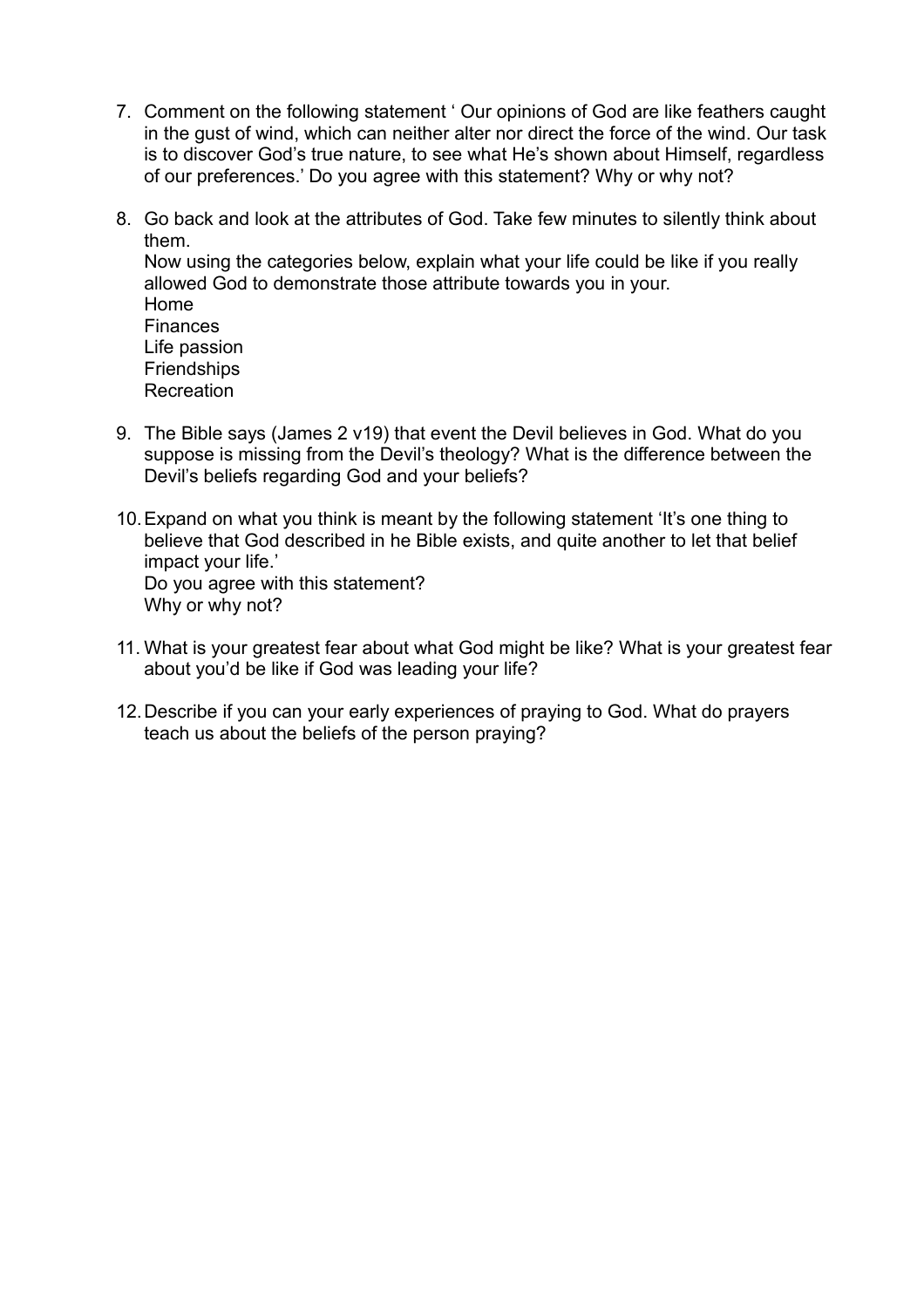#### **Session 4 How can rational people believe in miracles?**

The God of the Bible is a miracle-working God. But did all these stories really happen? Did a flood really kill all but those people and animals placed in the Ark? Did Moses really part the Red Sea? It is undeniable that the Bible does claim miracles happened. Christianity without miracles is nothing more than a list of how to be a better person. With no power to become one, and no forgiveness when you're not. So if miracles don't occur, if the reports in the Bible are either exaggerations, simple-minded stories, or worse out-right deception, if God doesn't exist or, if He does exist but didn't do the things attributed to Him, then Christianity is not true. It is a false religion, a pious fraud. In this session we hope to answer the question "Could miracles occur?" Ruling out miracles before even looking at the evidence is irrational.

- 1. Consider the following list of events. A spectacular sunset; the birth of a child; the healing of a broken bone; a complete cure from cancer without medical treatment; a man walking on water. Which of these events would you label as a miracle?
- 2. Why do you suppose many people find it difficult if not impossible, to believe in miracles?

For the purpose of this discussion the term miracle we will define as. 'An event that cannot be given a natural explanation but most be attributed directly to God, who has acted in a special way in the natural order.' (C Stephen Evans)

- 3. What do you think of the following statement. 'If God doesn't exist, by definition miracles don't happen, because a miracle is an act of God. If, on, the other hand, God does exist and He is the creator of the universe, miracles are possible because the God who created everything has all this power to choose to do something else.'
- 4. Read 1 Corinthians Ch 15 v3-8. Why would Paul make a point of noting the eyewitnesses who saw Jesus back from the dead? Why would the mention of five hundred people who simultaneously saw Jesus be a powerful piece of evidence?
- 5. Have you ever had a personal experience you believed to be a miracle? Tell your group about that experience.
- 6. What is your emotional reaction to the thought that God might do something in your life that you couldn't explain? What about the idea that He could do something miraculous for you but hasn't?
- 7. Read John Ch 2 v23 and 10 v24-25. According to these passages, what is the value of Jesus' miracles? Even though they we are twenty centuries removed from the events, how is His point still valid?
- 8. Read Matthew Ch 12 v24. What insight van you gain into human nature form this irrational reaction to Jesus' miracles?
- 9. What specific questions have you struggled with in the past or now, that relate to the issue of miracles?
- 10.Do you agree with the statement.'If miracles never happen, Christianity cannot be true? Explain.